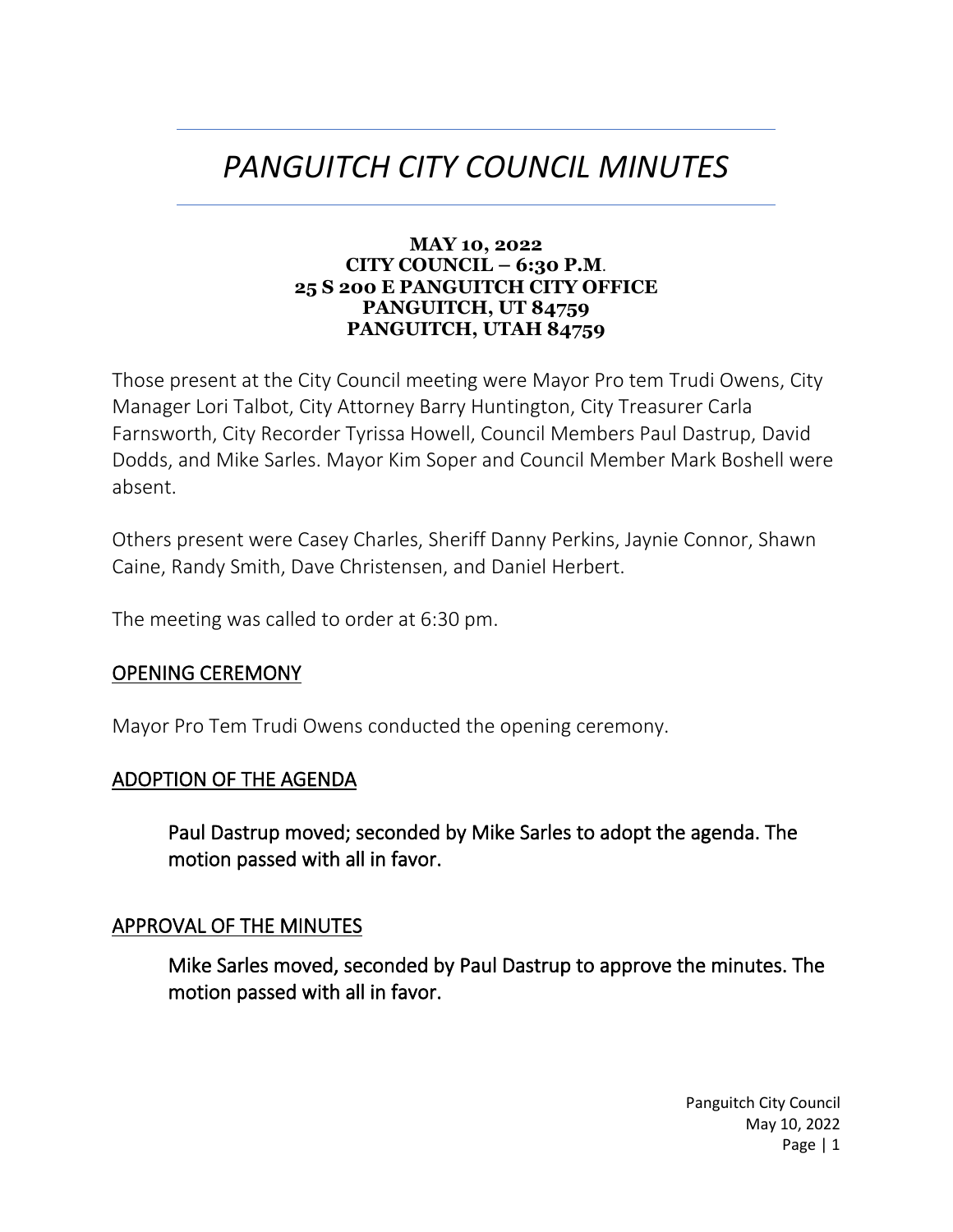# OFFICER REPORT

Sheriff Danny Perkins discussed with the council the use of UTV and ATV's. There are a lot of young kids riding with no helmets, but he feels a lot of UTV/ATV abuse comes from visitors.

### TERA CONNOR – MARKETING GRANT

Jaynie Connor described to the city council the Garfield County Barn Quilt Trail is 2x2 foot metal painted quilts marked on a map for people to search for like a scavenger hunt. She also explained the mural will be an 8x12 foot mural on the side of the Pink Polka Dot Building stating "Welcome to Panguitch".

David Dodds moved, seconded by Paul Dastrup for Panguitch City to accept the money from the county, and then disperse it for the Garfield Barn Quilt Trail and the mural. The motion passed with all in favor.

#### SUNRISE ENGINEERING – MAIN STREET REVITALIZATION

Randy stated that Sunrise Engineering has been working with UDOT and has meet with local business owners to create a plan for revitalizing Panguitch City's Main Street. Safety has been everyone's number one concern. Sunrise would like to take the four lanes down to three lanes and widen the side walks to calm traffic. Widening the sidewalks would provide space for beautification. There was discussion on possible grants. Council member David Dodds asked about adding a buffered bike lane.

#### 6:45 PM PUBLIC HEARING 2022-2023 APPROVED BUDGET

# Mike Sarles moved, seconded by Paul Dastrup to enter a public hearing for the 2022-2023 approved budget. The motion passed with all in favor.

There has only been one change made to the budget for contact labor at the social hall.

Paul Dastrup moved, seconded by David Dodds to exit the public hearing. The motion passed with all in favor.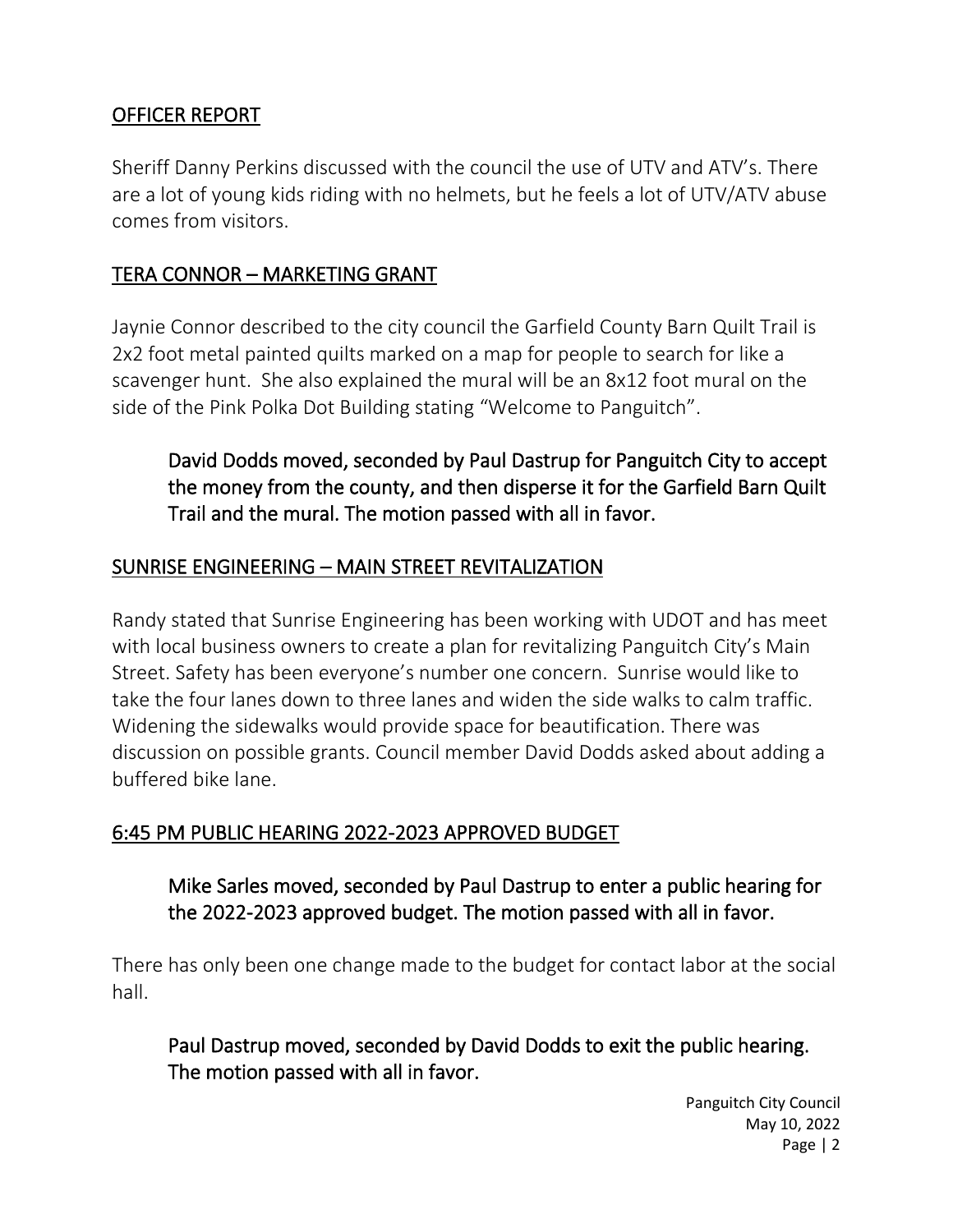### 2022-2023 APPROVED BUDGET

Paul Dastrup moved, seconded by David Dodds to approve the 2022-2023 Budget. The motion passed with all in favor.

# 7:00 PM PUBLIC HEARING REVITALIZATION OF MAIN STREET

David Dodds moved, seconded by Mike Sarles to enter a public hearing to hear public comment on main street revitalization. The motion passed with all in favor.

Casey Charles stated that he is worried about the semi and big motorhomes making the turn with bigger sidewalks. He was giving the opportunity to look at the plan of the sidewalks and the road design. After which he said he felt better about the plan. Jaynie Connor stated she feels the wider side walks is a good idea. Mike Sarles stated that he likes the wider sidewalks because it invites people to linger downtown. Paul Dastrup stated he would like to have the extra room to create room for safety around the signs. Tyrissa Howell stated she would like to see the wider sidewalks with flowering trees and lights on them. David Dodds stated he would like to see a buffered bike lane on all of main and center street. Paul Dastrup would like the lanes restricted though out town on highway 89.

Paul Datrup moved, seconded by David Dodds to exit the public hearing. The motion passed with all in favor.

#### BRYCE CANYON HALF MARATHON

Paul Dastrup moved, seconded by David Dodds to donate \$250 to the Bryce Canyon Half Marathon. The motion passed with all in favor.

#### BUSINESS LICENSE – HARTS GAS AND FOOD AT 445 E CENTER

Mike Sarles moved, seconded by David Dodds to approve the business license for Harts Gas and Food at 445 E Center. The motion passed with all in favor.